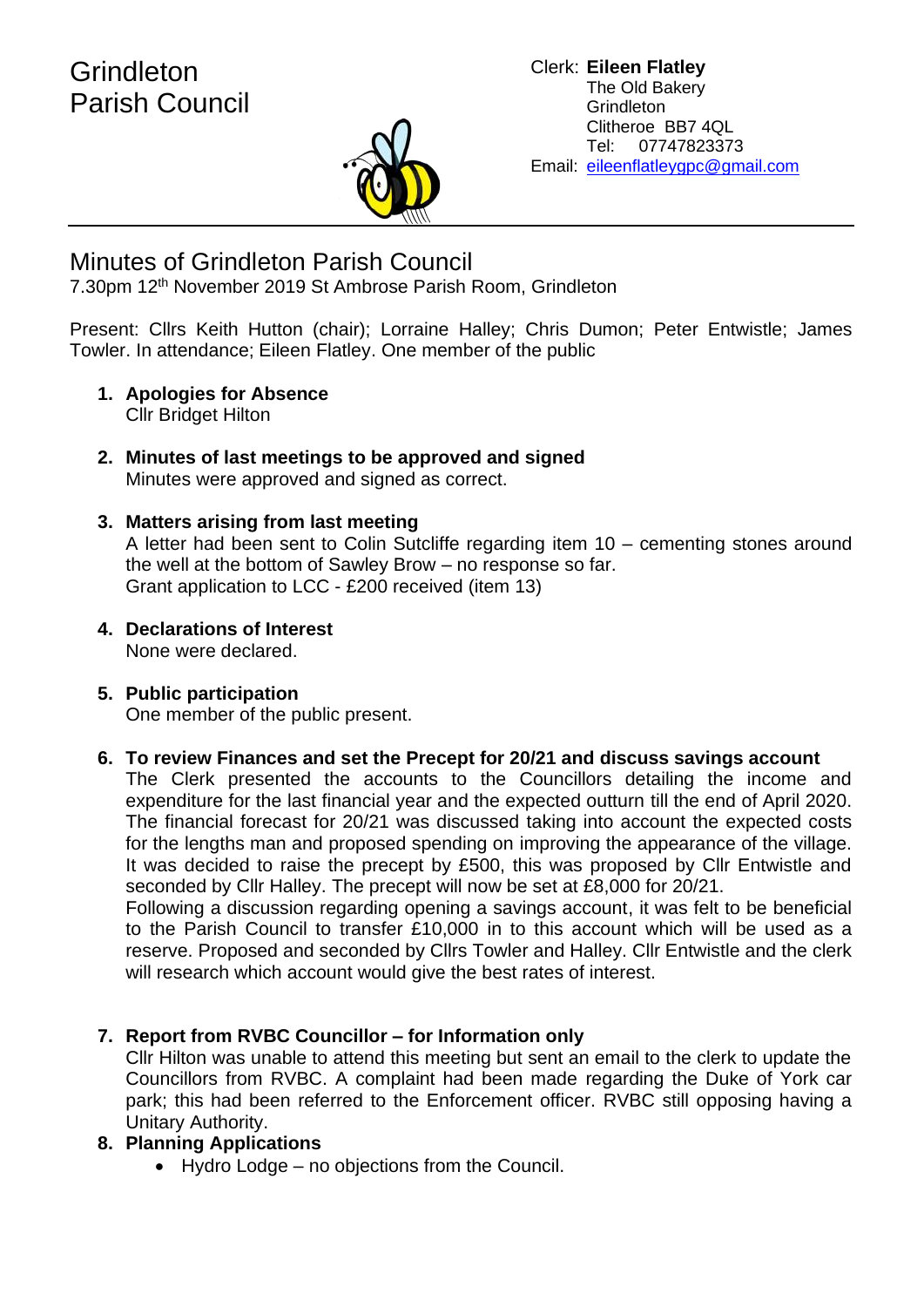

#### Clerk: **Eileen Flatley** The Old Bakery **Grindleton** Clitheroe BB7 4QL Tel: 07747823373 Email: eileenflatleygpc@gmail.com

### **9. Removal of the Phone Box**

Following discussion, it was decided to keep the Phone Box in working order but also use it as an Information centre for the village. Cllr Hutton will inform RVBC.

#### **10.Christmas Lights Grant**

Cllr Entwistle has applied for a Grant from RVBC to replace some of the lights and to arrange to have the tree pruned (this may not happen till next year now). The date for the lights to go up will be the week beginning  $25<sup>th</sup>$  November and the switch on will be 29<sup>th</sup> November at 6pm with some members of the Primary school in attendance.

#### **11.Letter from Yorkshire Devolution Movement**

This is to be put on the agenda for the next meeting.

#### **12.Update from the Community Pub**

The share offer closes on 16<sup>th</sup> November 2019. There has been £200,000 invested so far.

#### **13.Developments regarding the Lengths man**

David Briggs has finished the Grass Cutting for the winter. Discussed possibility of buying own equipment or sharing the costs of mowing with the Recreation Ground Charity. Still looking at trying to employ someone from the village. To defer till the next meeting.

#### **14.Discuss developments of the Website**

Cllr Dumon updated the Council on the developments regarding the Parish Council website. Local businesses had been a bit slow on providing information, otherwise Graham Cooper is progressing well with it.

#### **15.Update on LBKVC and discuss Cherry trees and flower tubs**

Cllr Halley gave feedback on the results of the competition and the village came  $6<sup>th</sup>$ overall with Mary Brown Cottages getting 1<sup>st</sup> place in their category. Cllrs Hutton and Halley had a meeting with John Foley from Holden Clough nurseries regarding replacing the Cherry trees and providing large flower tubs at various places throughout the village. The Council agreed that this would be beneficial to the overall appearance of the village, therefore Cllr Halley to look into costings and types of containers etc and to report back at the next meeting. Cllr Entwistle to speak to Graham regarding planting the wall behind the Cherry trees.

#### **16.Should Grindleton Parish Council have a Mission Statement**

Following a brief discussion, it was decided against having a Mission Statement.

#### **17.Request to approve the following accounts for payment**

- Grass cutting D Briggs £160 (paid)
- Laminator pouches L. Halley- £4.10
- Paper printing from April-October E Flatley £5